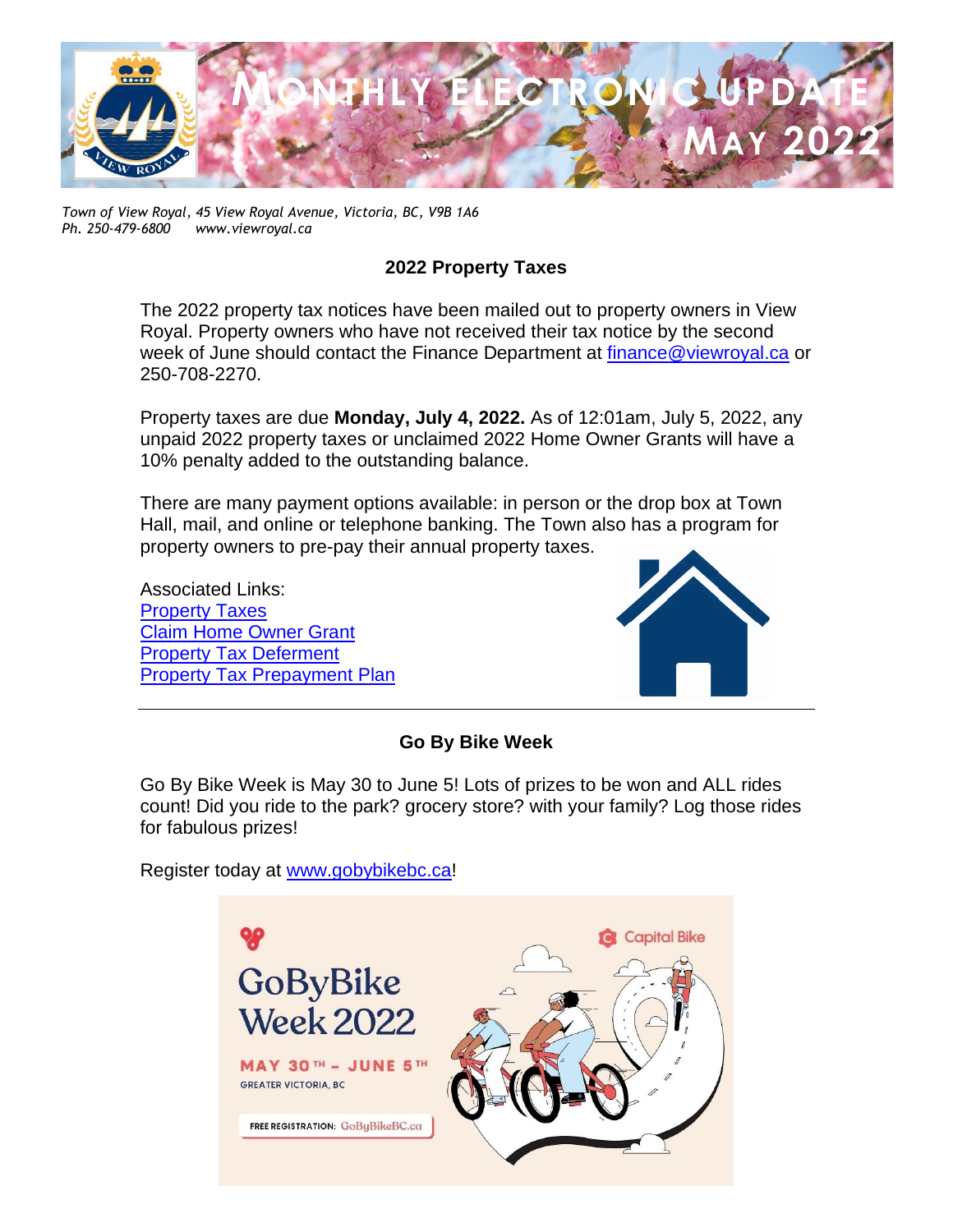# **View Royal Totem Pole Unveiling**









# **TOTEM POLE UNVEILING**

# **INVITATION**

**Chief Ron Sam, Songhees Nation** 

**Chief Rob Thomas, Esquimalt Nation** 

**Master Carver Tom Lafortune, Tsawout First Nation** 

Rick Peter and Bub Qwulshemut from Khowutzun, (Members of the

**Khowutzun Tzinquaw Dance Group)** 

**Mayor David Screech, Town of View Royal** 

Fire Chief Paul Hurst, View Royal Fire Rescue

Join us in witnessing the unveiling of custom totem pole for View Royal by master carver Tom LaFortune. The totem pole and event are tangible demonstration and commitment of friendship, respect, and honour between the Songhees and Esquimalt Nations, the Town of View Royal and View Royal Fire Rescue.

Saturday, May 28, 2022, at 11:00 AM

View Royal Public Safety Building

View Royal Public Safety Building, 333 Island Highway

We acknowledge this project resides on Traditional Territory of Songhees and Esquimalt Nations







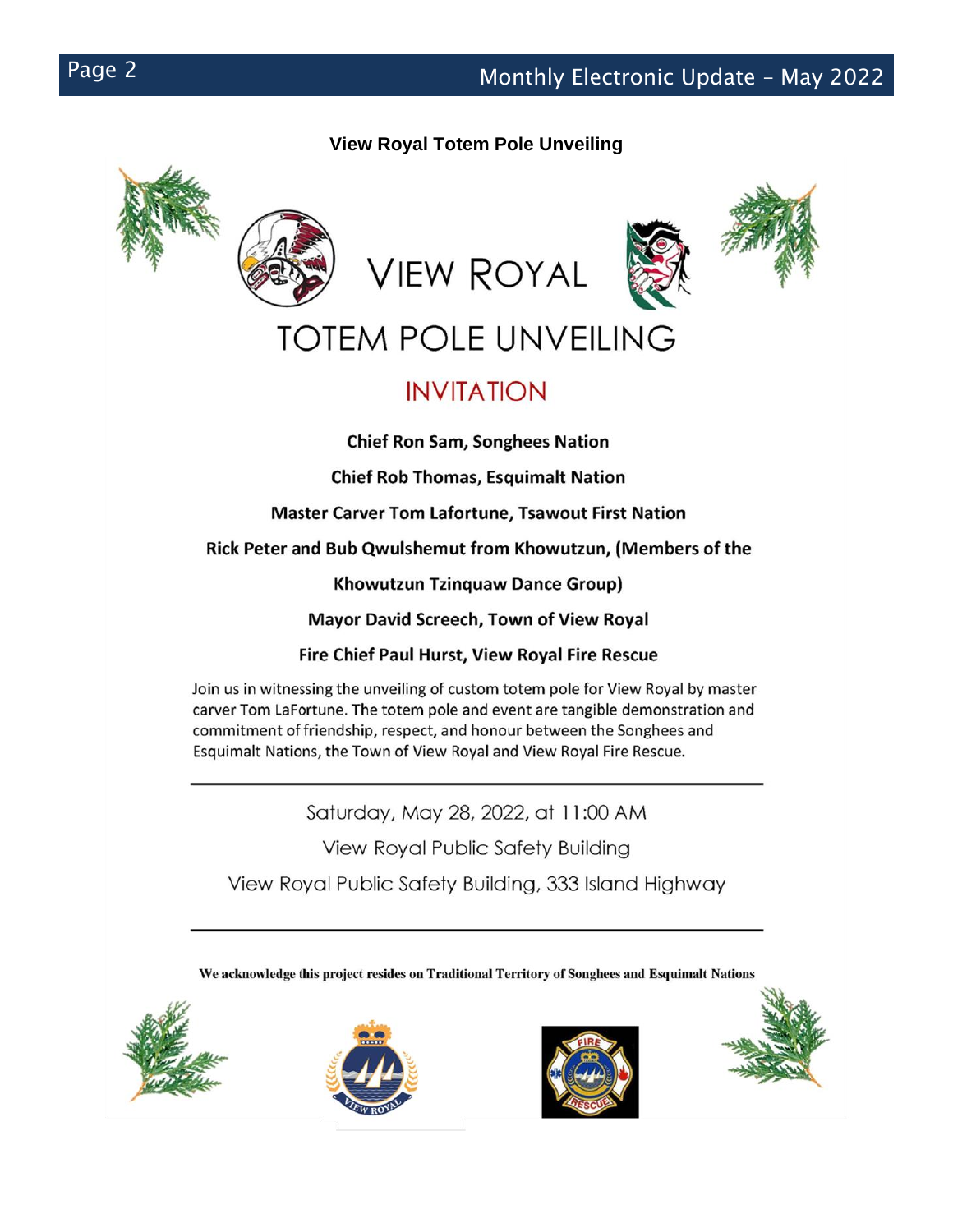## **Tours of the Greater Victoria Water Supply Area & Facilities**

Ever wonder how your drinking water is delivered from source to tap?

The Capital Regional District's [Get to Know Your H2O Tours](https://www.crd.bc.ca/service/public-tours/watershed-tours) are a great way to discover how your drinking water is delivered from the source to your tap. During the tour you'll discover the natural landscapes, water supply reservoirs, and the treatment process that provides Greater Victoria with high quality tap water.

#### [General Tour FAQs](https://www.crd.bc.ca/docs/default-source/water-pdf/frequentlyaskedquestionsregardingwatershedtours2019.pdf?sfvrsn=8c8cc2ca_2)

Tours are offered Thursday through Sunday during the month of June. Registration is required.

[Register online to reserve a seat](https://www.crd.bc.ca/about/events)



# **Westshore Public Alert Notification System (PANS)**

View Royal residents are invited to sign up for the improved [Westshore Public](https://www.viewroyal.ca/EN/main/emergency/emergency-preparedness/westshore-public-alert-notification-system-pans.html)  [Alert Notification System \(PANS\).](https://www.viewroyal.ca/EN/main/emergency/emergency-preparedness/westshore-public-alert-notification-system-pans.html)

During emergencies or disasters, PANS will keep you informed of emergency information and how to stay safe.

Sign up to receive critical alerts for major emergencies and disasters (ie. tsunami, earthquake, wildfire) and/or lower severity alerts (ie. traffic, weather). You can also choose to receive notifications for more than one location such as your home, office, cottage, family, friends, etc.





Alerts can be delivered by text, phone call, email, and/or smartphone app.

If you previously signed up to receive PANS notifications (ie. prior to April 2021) you will need to re-subscribe to the new platform in order to continue receiving alerts. Existing PANS subscribers who do not re-subscribe before July 26, 2021 will no longer receive emergency alerts.

[Sign-up for the new platform today!](https://alertable.ca/signup/index.html?site=BC7B#alertMessage)

#### **Contact:**

• View Royal Emergency Program 250.479.7322 [emergencyprogram@viewroyal.ca](mailto:emergencyprogram@viewroyal.ca)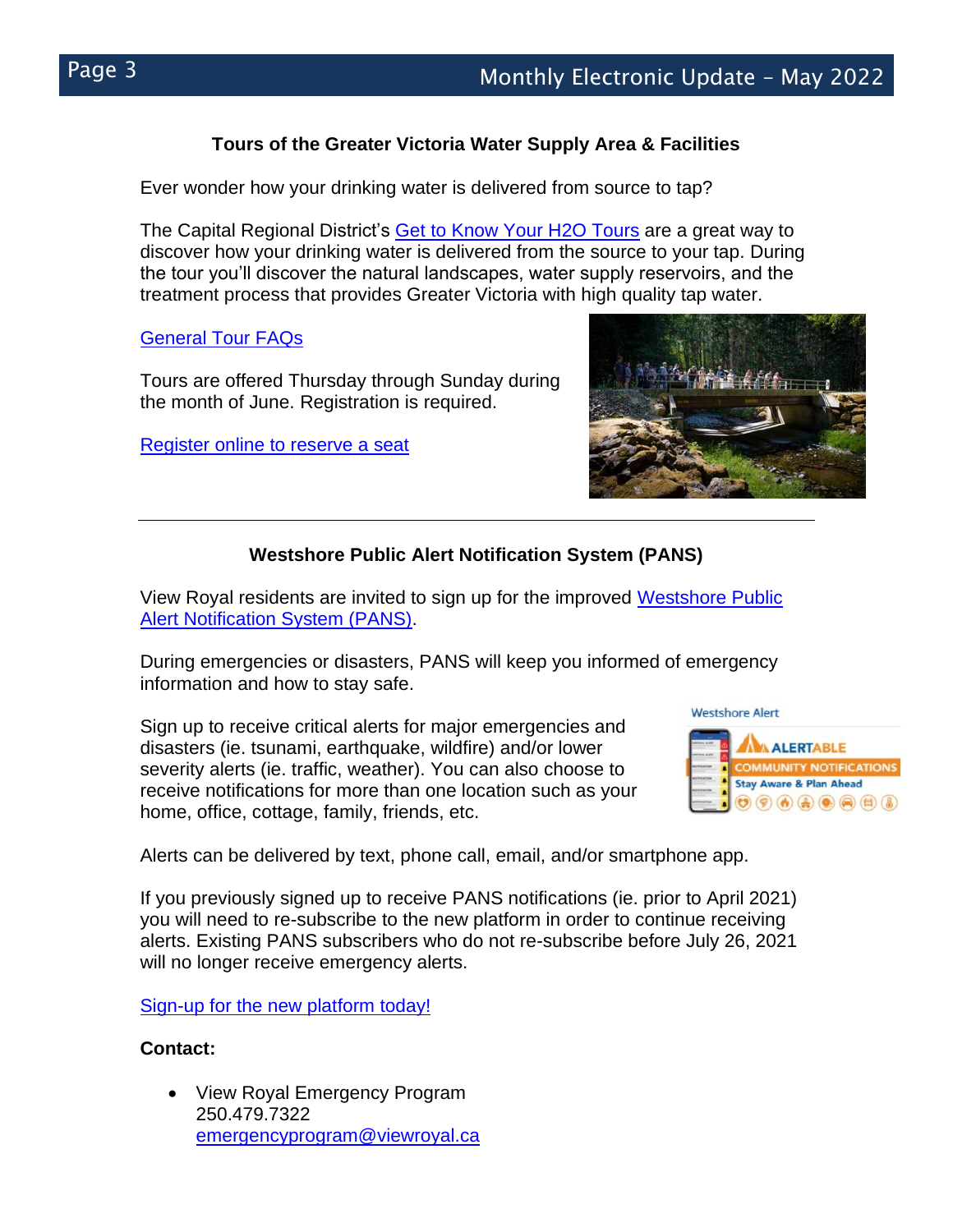#### **New Skatepark at West Shore Parks & Recreation Centre**

West Shore Parks & Recreation (WSPR) has announced plans to build a new 13,000 sq/ft skatepark on the grounds at West Shore Parks & Recreation Centre.

The Vancouver-based team of New Line Skateparks, in partnership with van der Zalm + associates, Canada's most experienced municipal skatepark design-build team, has been selected as the Project Manager through a recently completed RFP process administered by WSPR staff and Westshore Skatepark Coalition members.

The new park scheduled for completion in March 2023 will replace the previous Belmont Skatepark which was the only other skate park in the Westshore and was torn down in 2015 for site redevelopment.

The park will be a world-class skateable/rideable landscape destination that will feature a hybrid conceptual design aimed at being welcoming, inclusive, flexible, exciting, and memorable for all ages and abilities.

The conceptual design created in 2017 by New Line Skateparks can be viewed at [https://bit.ly/3MNaG1h.](https://bit.ly/3MNaG1h)